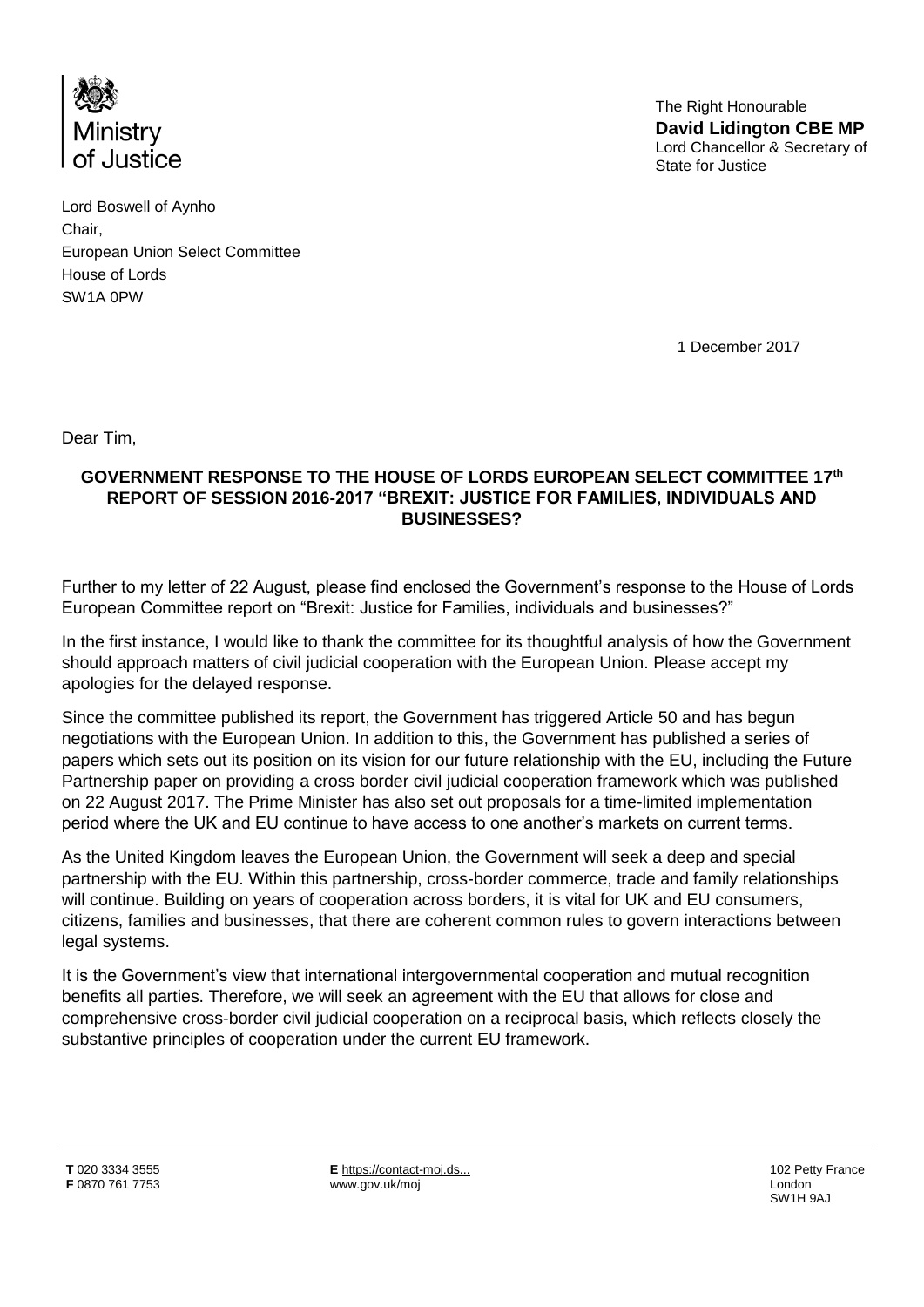Can I once again take this opportunity to thank the Committee for its thoughtful report and look forward to any ongoing contribution it may have as we continue the process of ensuring the UK's successful exit from the European Union.

Yours sincerely

Langton

**RT HON DAVID LIDINGTON CBE MP**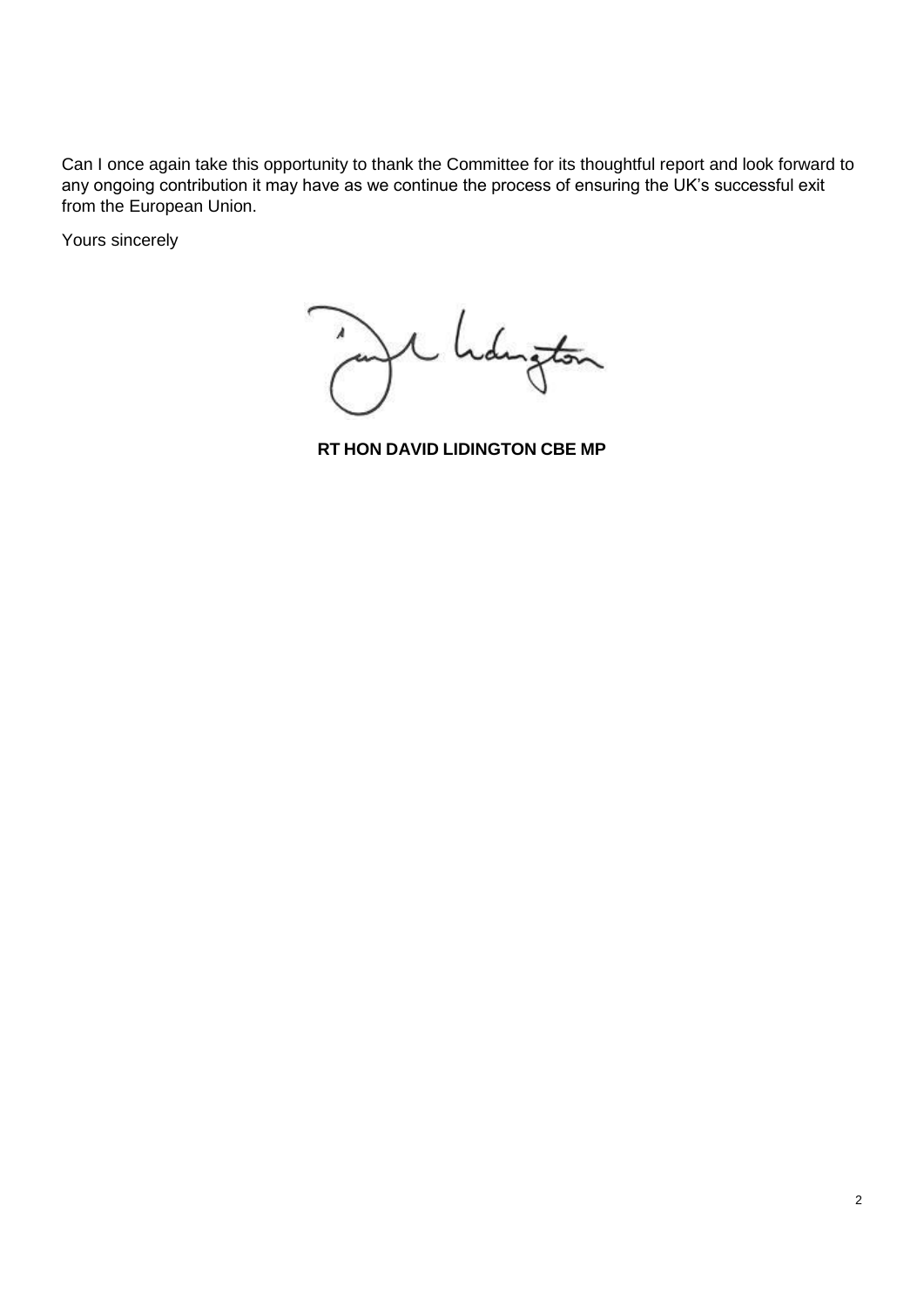The Committee's recommendations are in **bold**, with the Government's response immediately afterwards.

# **The Brussels I Regulation**

- **1. We acknowledge and welcome the UK's influence over the content of these three EU Regulations which are crucial to judicial cooperation in civil matters and reflect the UK's influence and British legal culture. We urge the Government to keep as close to these rules as possible when negotiating their post-Brexit application. (Paragraph 23)**
- **2. The predictability and certainty of the BIR's reciprocal rules are important to UK citizens who travel and do business within the EU. We endorse the outcome of the Government's consultations, that an effective system of cross-border judicial cooperation with common rules is essential post-Brexit. (Paragraph 37)**
- **3. We also note the Minister's confirmation, in evidence to us, that the important principles contained in the Brussels I Regulation (recast) will form part of the forthcoming negotiations with the remaining EU Member States. (Paragraph 38)**
- **4. While academic and legal witnesses differed on the post-Brexit enforceability of UK judgments, it is clear that significant problems will arise for UK citizens and businesses if the UK leaves the EU without agreement on the post-Brexit application of the BIR. (Paragraph 52)**
- **5. The evidence provided to us suggests that the loss of certainty and predictability resulting from the loss of the BIR and the reciprocal rules it engenders will lead to an inevitable increase in cross-border litigation for UK based citizens and businesses as they continue to trade and interact with the remaining 27 EU Member States. (Paragraph 53)**
- **6. We are concerned by the Law Society of England and Wales' evidence that the current uncertainty surrounding Brexit is already having an impact on the UK's market for legal services and commercial litigation, and on the choices businesses are making as to whether or not to select English contract law as the law governing their commercial relationships. (Paragraph 54)**

# **Response**

Our justice system and our legal sector will continue to be the envy of the world after EU Exit. They are seen as predictable, transparent and flexible. UK judges and commercial law firms are internationally regarded for their expertise and English judgments are recognised and enforced in many international jurisdictions. The Government will continue to make the most of the opportunities presented by engagement with international partners, both at home and abroad, to promote UK legal services and English law. The Government is confident that our legal services' track record of success and resilience will see them prosper during and after EU Exit.

The Government has met a range of stakeholders from the legal sector to discuss legal services and commercial litigation following EU Exit. Many have told us about the importance of providing certainty and we are seeking the best possible deal for the UK in order to ensure a smooth transition to future arrangements. The Ministry of Justice helped establish the sector-led Brexit Law Committee (with membership drawn from the Bar Council, Law Society, Magic Circle firms, the City of London Law Society, TheCityUK, City of London Corporation and the judiciary) as a platform for the sector to discuss EU exit and raise concerns about issues affecting the continued competitiveness of the market with government. This, in addition to the government-industry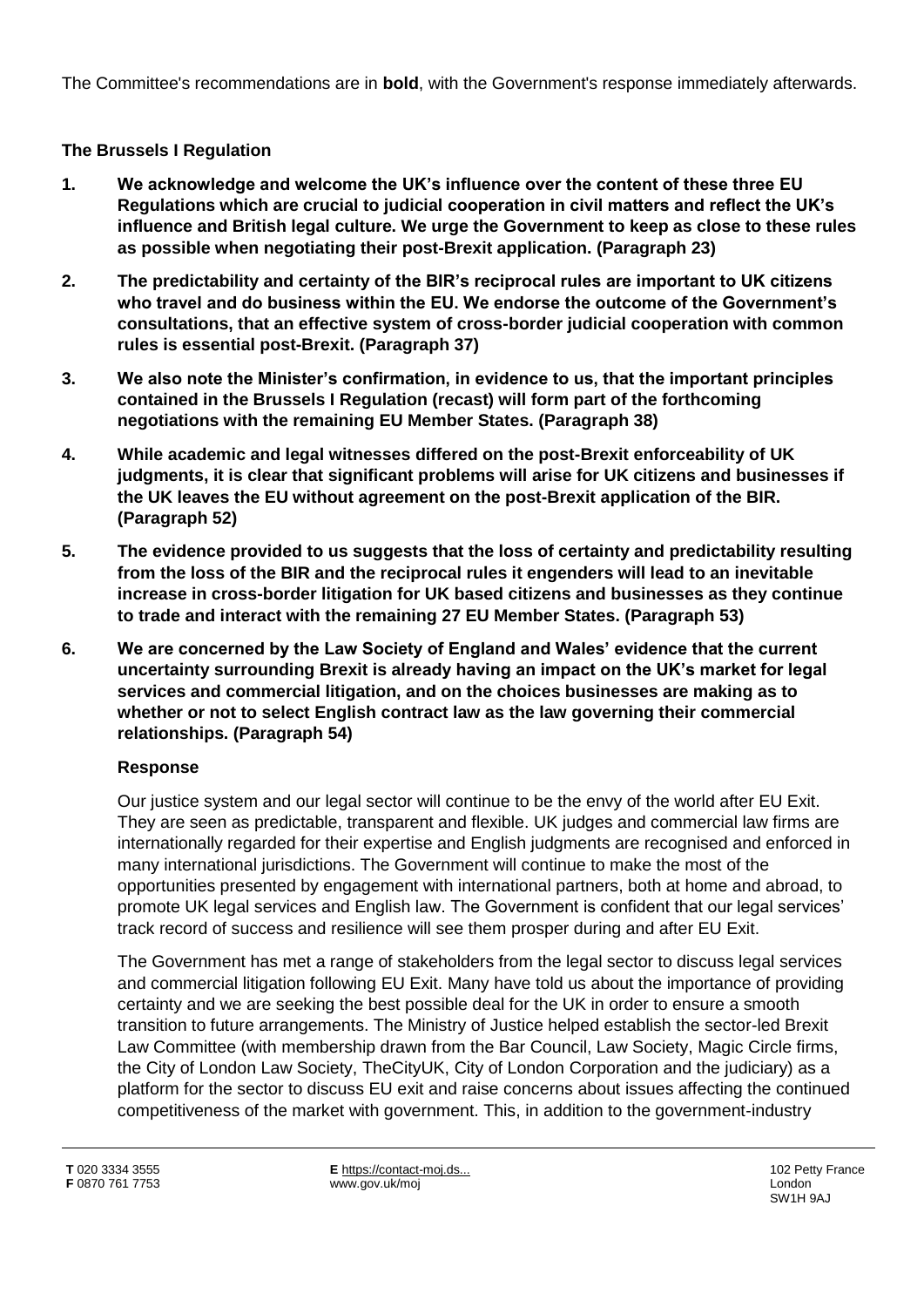Professional and Business Services Council - co-chaired by BEIS - and its Mutual Market Access Group, considers the potential effect of EU Exit on the sector, including key issues such as mutual recognition of qualifications.

The Government's Future Partnership Paper 'Providing a Cross-Border Civil Judicial Cooperation Framework' published on 22 August sets out the UK's vision for a future partnership with the EU in this area. Our discussions on civil judicial cooperation will focus on a new relationship based on mutually beneficial rules and processes to facilitate and enable cross-border trade, commerce and family life*.* We envisage that the new framework will be based on a commitment to: build on the strong foundation of existing cooperation and belief in shared values such as the rule of law, respect for international law and democracy; continue to collaborate at bilateral, regional and multilateral levels; and to develop our relationship over time as our societies, the laws that govern them and opportunities for further cooperation develop.

**7. The Government urgently needs to address this uncertainty and take steps to mitigate it. We therefore urge the Government to consider whether any interim measures could be adopted to address this problem, while the new UK-EU relationship is being negotiated in the two year period under Article 50. (Paragraph 55)** 

#### **Response**

As the Government has set out previously, we will need to build a bridge from our exit to our future partnership, to allow business and people time to adjust, and to allow new systems to be put in place. As the Prime Minister has said, people, businesses and public services should only have to plan for one set of changes in the relationship between the UK and the EU.

That is why the Government has proposed a strictly time-limited implementation period, based on the existing structure of EU rules and regulations, during which the UK and the EU would continue to have access to one another's markets on current terms, and the UK would take part in existing security measures.

The length of the period should be determined simply by how long it will take to prepare and implement the new processes and new systems: this points to a period of around two years. It should be agreed as early as possible, so as to provide certainty.

- **8. The evidence we received is clear and conclusive: there is no means by which the reciprocal rules that are central to the functioning of the BIR can be replicated in the Great Repeal Bill, or any other national legislation. It is therefore apparent that an agreement between the EU and the UK on the post-Brexit application of this legislation will be required, whether as part of a withdrawal agreement or under transitional arrangements. (Paragraph 60)**
- **9. The Minister suggested that the Great Repeal Bill will address the need for certainty in the transitional period but evidence we received called this into question. We are in no doubt that legal uncertainty, with its inherent costs to litigants, will follow Brexit unless there are provisions in a withdrawal or transitional agreement specifically addressing the BIR. (Paragraph 61)**

#### **Response**

The Government believes that the best way to ensure legal certainty for both UK and EU citizens and businesses as we leave the EU is to facilitate a smooth transition to a new relationship in civil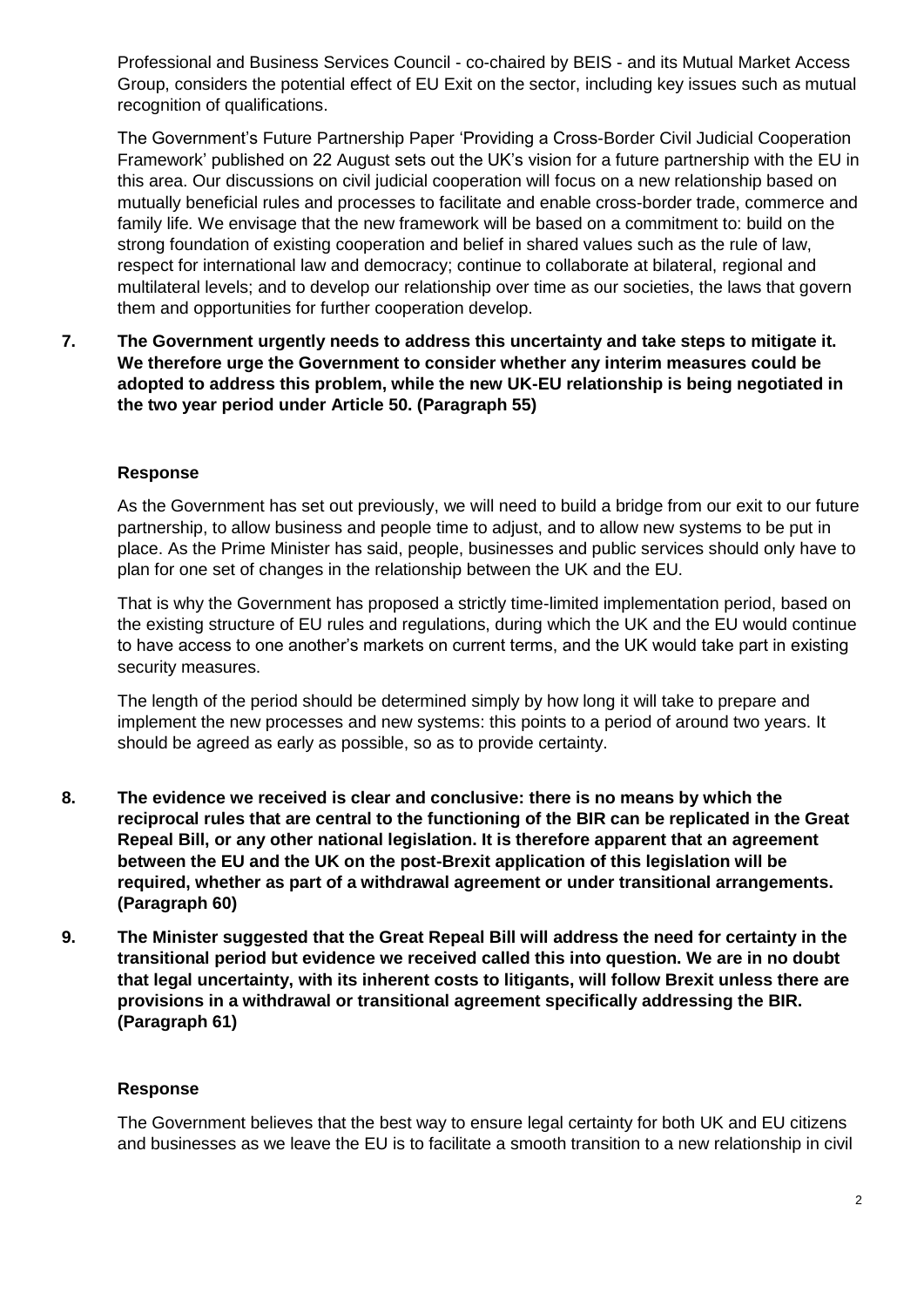judicial cooperation. The Government agrees that it is in the interests of the UK and the EU that there continues to be an effective framework for resolving cross-border legal disputes after we leave. That is why we are seeking an agreement with the EU that allows for close and comprehensive cross-border cooperation, reflecting closely the substantive principles of the current framework.

This will provide confidence and certainty to business and individuals, ensuring they can continue to settle cross-border disputes efficiently and effectively in the future. Any future agreement with the EU should maximise certainty and minimise delay and expense for those involved in crossborder disputes. Confidence in, and respect for, choices made about which country's courts will hear a case in the event of a dispute, and which country's law will apply to resolve that dispute, are crucial for businesses engaged in international trade.

The paper 'Providing a Cross-Border Civil Judicial Cooperation Framework', sets out the Government's position on a future relationship with the EU in this area clearly. It is clear that the mutual interests of the UK and EU are served by continued close and comprehensive civil judicial cooperation. However, in the event that we do not agree an arrangement for future civil judicial cooperation with the EU, it will be important to have reached a common view on the general principles that would govern how ongoing cooperation in this area could be wound down. Both the EU and the UK Government have published their general principles for ongoing cooperation in the context of separation, without prejudice to the ongoing negotiations on the future partnership.

- **10. The evidence suggests that jurisdictions in other EU Member States and arbitrators in the UK, stand to gain from the current uncertainty over the post-Brexit application of the BIR, as may other areas of dispute resolution.**
- **11. With regard to arbitration, we acknowledge that the evidence points to a gain for London. But, we are also conscious of the evidence we heard on the importance of the principles of justice, in particular openness and fairness, underpinned by the publication of judgments and authorities, which are fundamental to open law. It is our view that greater recourse to arbitration does not offer a viable solution to the potential loss of the BIR.**

## **Response**

We note the evidence presented to the Committee about the potential gains for the UK if arbitration activity increased. Despite intense international competition, the UK remains and will remain a major global legal centre. The main reasons for this include the widespread use of English law in commercial contracts, the impact of the City and the quality and independence of our courts. The City of London is the pre-eminent centre for commercial dispute resolution, through our Commercial Court in the Rolls Building, as well as for commercial arbitration. Nonetheless, as set out above, we have sought to provide certainty as far as possible that an effective framework of civil judicial cooperation is an important part of the deep and special partnership we want to establish with the EU.

### **The Brussels IIa Regulation and the Maintenance Regulation**

**12. In dealing with the personal lives of adults and children, both the Brussels IIa Regulation and the Maintenance Regulation operate in a very different context from the more commercially focused Brussels I Regulation (recast) (Paragraph 81)**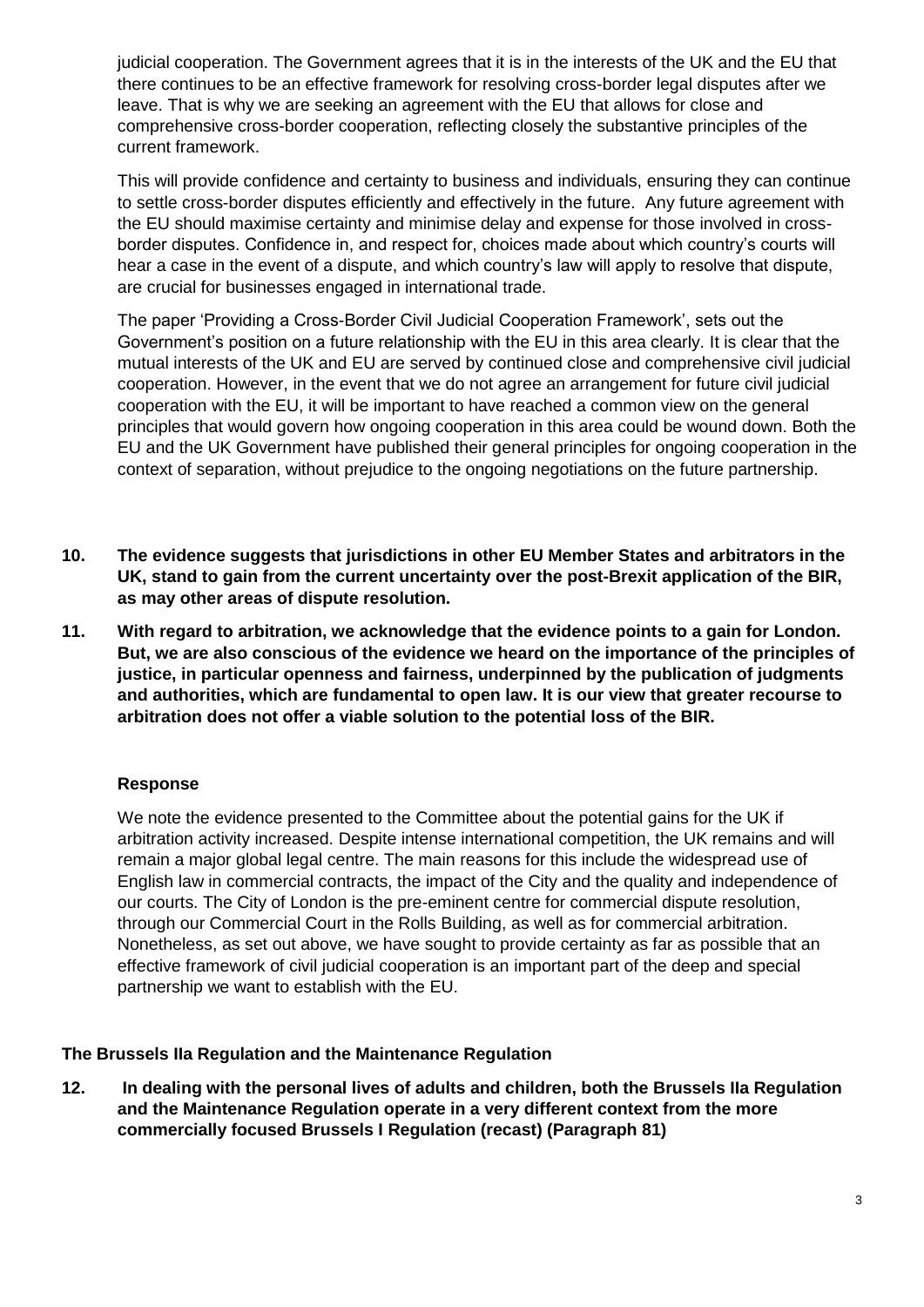- **13. These Regulations may appear technical and complex, but the practitioners we heard from were clear that in the era of modern, mobile populations they bring much-needed clarity and certainty to the intricacies of cross-border family relations (Paragraph 82)**
- **15. We have significant concerns over the impact of the loss of the Brussels IIa and Maintenance Regulations post-Brexit, if no alternative arrangements are put in place. We are particularly concerned by David Williams QC's evidence on the loss of the provisions dealing with international child abduction. (Paragraph 92)**
- **16. To walk away from these Regulations without putting alternatives in place would seriously undermine the family law rights of UK citizens and would, ultimately, be an act of self-harm. (Paragraph 93)**
- **17. It is clear that the Government's promised Great Repeal Bill will be insufficient to ensure the continuing application of the Brussels II and Maintenance Regulations in the UK post-Brexit: we are unaware of any domestic legal mechanism that can replicate the reciprocal effect of the rules in these two Regulations. We are concerned that, when this point was put to him, the Minister did not acknowledge the fact that the Great Repeal Bill would not provide for the reciprocal nature of the rules contained in these Regulations. (Paragraph 97)**
- **18. We are not convinced that the Government has, as yet, a coherent or workable plan to address the significant problems that will arise in the UK's family law legal system post-Brexit, if alternative arrangements are not put in place. It is therefore imperative that the Government secures adequate alternative arrangements, whether as part of a withdrawal agreement or under transitional arrangements (Paragraph 98)**

### **Response**

It is vital that families can have emotionally difficult and sensitive issues resolved in a way that is fair and speedy. The Government recognises the importance of the Brussels IIa and Maintenance Regulations currently in relation to cross-border family disputes and the impact on parents and children who need to be able to resolve sensitive family issues without undue delay or expense.

As set out in the Future Partnership Paper 'Providing a Cross-Border Civil Judicial Cooperation Framework', published on 22 August, the Government is seeking an agreement with the EU that allows for close and comprehensive cross-border cooperation in family matters, reflecting closely the substantive principles of the current framework. This would provide a range of reciprocal rules and mechanisms for parents to seek to settle disputes around parental responsibility, residence and contact. These rules would minimise the potential for parallel proceedings, establishing clearly which courts should hear a case and allow judgments and court orders from one country to be recognised and enforced in another.

As set out above the Government has proposed a strictly time-limited implementation period, to allow business and people time to adjust, to allow new systems to be put in place and so that businesses and public services should only have to plan for one set of changes in the relationship between the UK and the EU.

## **Options for the Future**

**19. The balance of the evidence was overwhelmingly against returning to the common law rules, which have not been applied in the European context for over 30 years, as a means**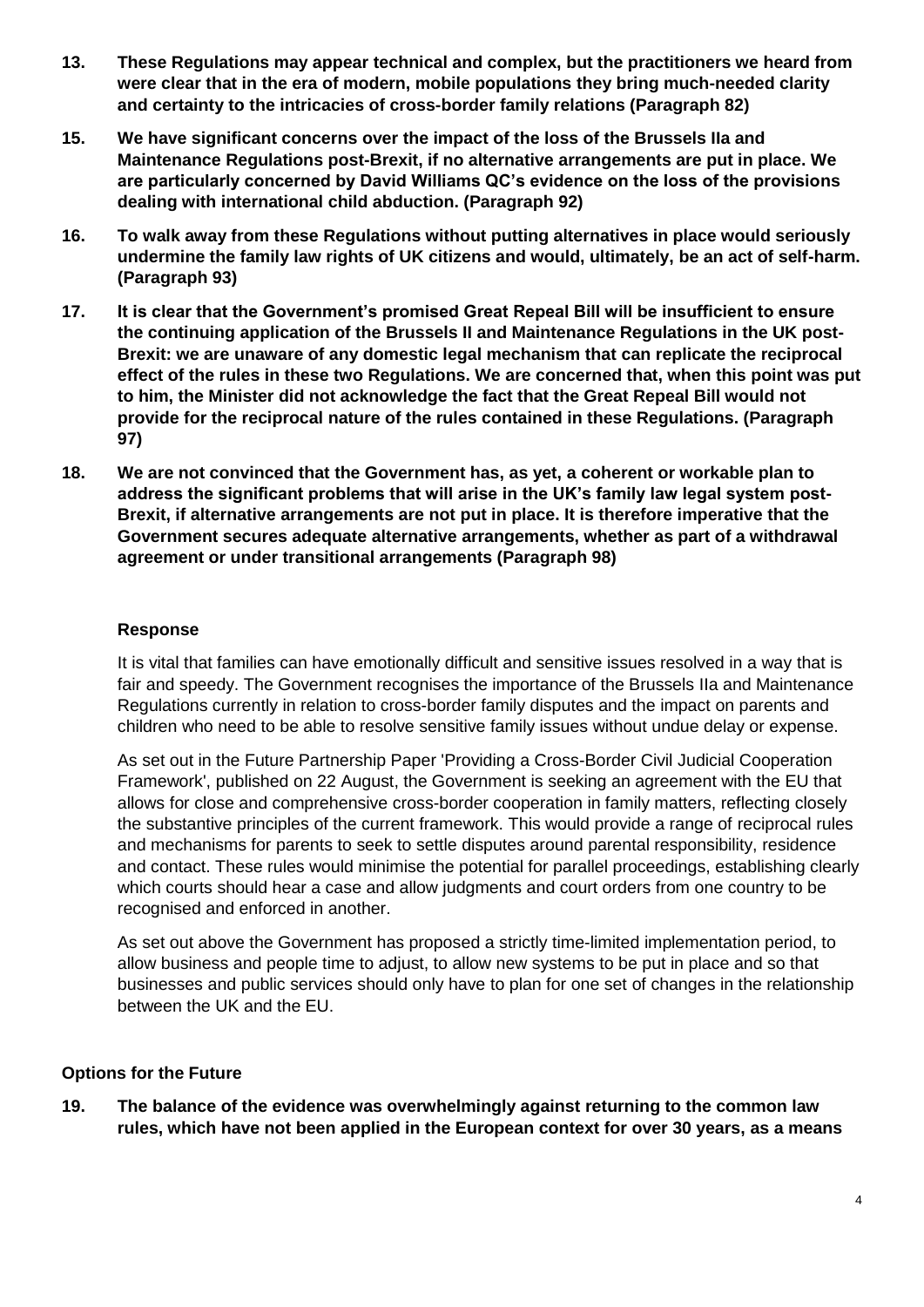**of addressing the loss of the Brussels I Regulation (recast). We note that a return to the common law would also not be the Government's choice. (Paragraph 114)**

- **20. A return to the common law rules would, according to most witnesses, be a recipe for confusion, expense and uncertainty. In our view, therefore, the common law is not a viable alternative to an agreement between the EU and the UK on the post-Brexit application of the Brussels I Regulation (recast). (Paragraph 115)**
- **21. Nonetheless, in contrast to key aspects of the two Regulations dealing with family law, Professor Fentiman was of the opinion that in the event that the Government is unable to secure a post-Brexit agreement on the operation of the Brussels I Regulation (recast), a return to the common law rules would at least provide a minimum 'safety net'. (Paragraph 116)**
- **26. Our witnesses were unanimous that a return to common law rules for UK-EU cases would be particularly detrimental for those engaged in family law litigation. The Bar Council also suggested that an already stretched family court system would not be able to cope with the expected increase in litigation. (Paragraph 136)**

### **Response**

While a fall-back on domestic law is possible, it is not the Government's preference. In the areas where there are international agreements to which the UK and EU Member States are party there would not be a need to return to the common law. As well as seeking a specific agreement with the EU in this area, the Government also intends to apply the 2005 Hague Convention on Choice of Court post exit, as well as seek to continue application of the 2007 Lugano Convention to relations with Norway, Iceland and Switzerland.

In family law, the Hague Conventions cover much, although not all, of the same ground as the EU family law Regulations, including rules for jurisdiction and recognition and enforcement in children matters, and cooperation between Central Authorities. During negotiations, the Government will consider the coverage of the alternative international agreements when deciding how best to ensure ongoing reciprocity and mutual recognition.

- **22. The combination of UK membership of the Lugano Convention, implementation of the Rome I and II Regulations through the Great Repeal Bill, and ratification of the Hague Convention on choice-of-court agreements, appears to offer at least a workable solution to the post-Brexit loss of the BIR. (Paragraph 126)**
- **23. The inclusion in the Lugano Convention of a requirement for national courts to "pay due account" to each other's decisions on the content of the Brussels I Regulation, without accepting the direct jurisdiction of the CJEU, could be compatible with the Government's stance on the CJEU's status post-Brexit, as long as the Government does not take too rigid a position. (Paragraph 127)**
- **24. This approach will come at a cost. In particular, it will involve a return to the Brussels I Regulation, with all its inherent faults, which the UK as an EU Member State succeeded, after much time and effort, in reforming. (Paragraph 128)**
- **25. In contrast to the civil and commercial field, we are particularly concerned that, save for the provisions of the Lugano Convention on cases involving maintenance, there is no satisfactory fall-back position in respect of family law. (Paragraph 135)**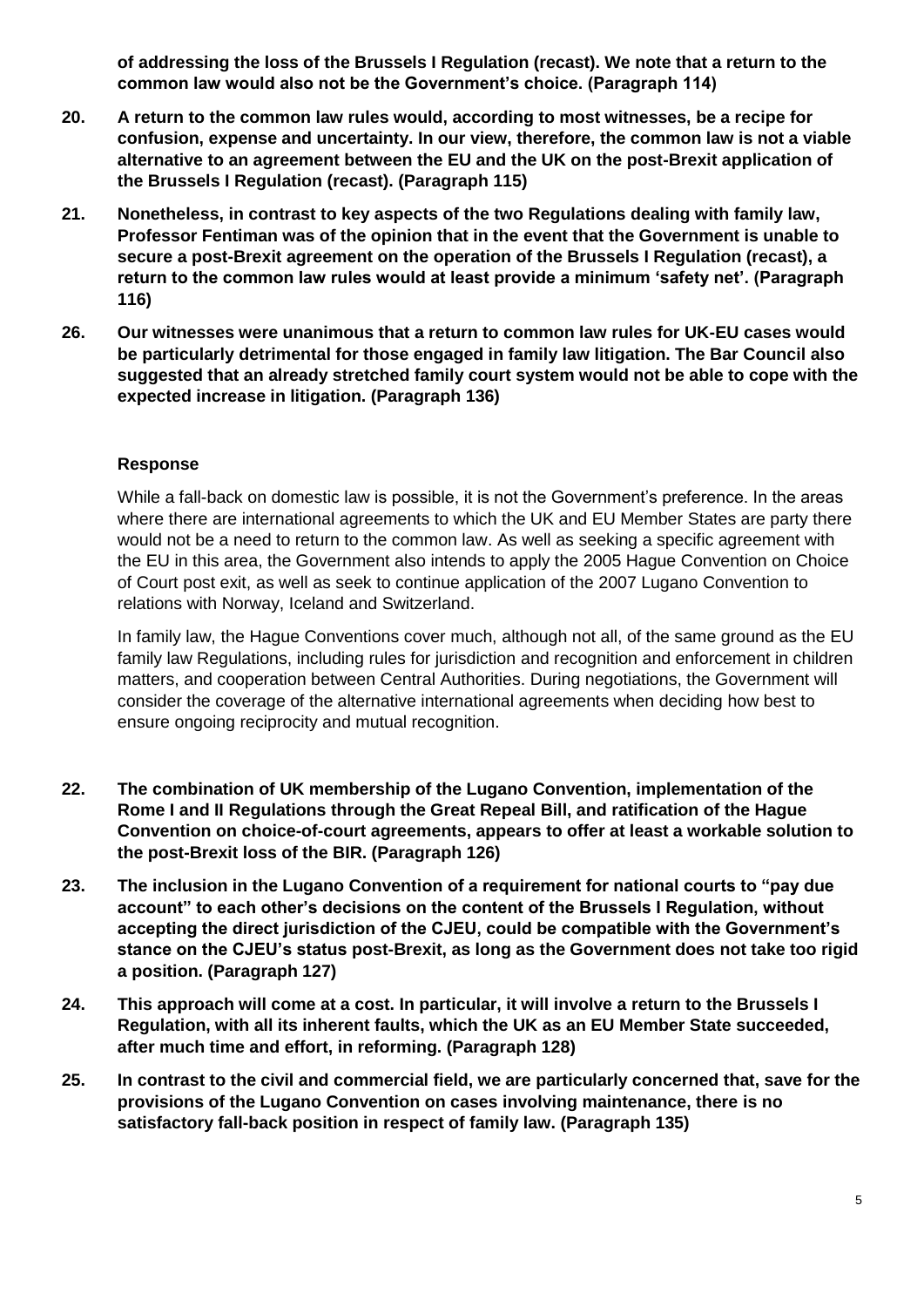**28. Other witnesses suggested the UK rely on the 1996 Hague Convention on Jurisdiction, Applicable Law, Recognition, Enforcement and Co-operation in respect of Parental Responsibility and Measures for the Protection of Children. But the evidence suggests that this Convention offers substantially less clarity and protection for those individuals engaged in family law based litigation. (Paragraph 138)**

## **Response**

The UK is clear that international civil judicial cooperation is in the mutual interest of consumers, citizens, families and businesses in the EU and in the UK. With this in mind, we are seeking a close and comprehensive framework of civil judicial cooperation with the EU.

As the Committee notes, there are a number of international agreements which provide a degree of cooperation with third countries. Brussels IIa contains rules that complement the 1980 Hague Convention on Child Abduction and this Convention will continue to apply to child abductions whether or not there is a continued relationship with the EU on Brussels IIa, as will the 1996 Hague Convention. In addition, the Hague 2007 Convention, which the Government has said that it wishes to continue to participate in, covers recognition and enforcement of maintenance decisions. There is also the Lugano Convention 2007 which contains jurisdiction and recognition and enforcement rules that apply to maintenance decisions as between EU Member States and Norway, Iceland and Switzerland, in which the Government is also seeking to participate.

We recognise the value to families and individuals of the various Hague Conventions, but they are more limited in their scope than the equivalent EU instruments. The UK will therefore seek an agreement with the EU that allows for close and comprehensive cross-border civil judicial cooperation on a reciprocal basis, which reflects closely the substantive principles of cooperation under the current EU framework. It is also the Government's intention to:

- incorporate into domestic law the Rome I and Rome II instruments on choice of law and applicable law in contractual and non-contractual matters, as we legislate for our withdrawal from the EU;
- continue to participate in those Hague Conventions to which we are already a party and those which we currently participate in by virtue of our membership of the EU (such as the 2005 Hague Convention on Choice of Court Agreements); and
- continue to participate in the Lugano Convention that, by virtue of our membership of the EU, forms the basis for the UK's civil judicial cooperation with Norway, Iceland and Switzerland (albeit we recognise that many of the improvements made to the Brussels I Regulation in 2012 are not reflected in its text).
- **27. The Bar Council specifically called for the EU framework in this field to be sustained post-Brexit. But while this may be the optimal solution in legal terms we cannot see how such an outcome can be achieved without the CJEU's oversight. (Paragraph 137)**
- **29**. **The Minister held fast to the Government's policy that the Court of Justice of the European Union will have no jurisdiction in the UK post-Brexit. We remain concerned, however, that if the Government adheres rigidly to this policy it will severely constrain its choice of adequate alternative arrangements. (Paragraph 142)**
- **30. Clearly, if the Government wishes to maintain these Regulations post- Brexit, it will have to negotiate alternative arrangements with the remaining 27 Member States to provide appropriate judicial oversight. But the Minister was unable to offer us any clear detail on**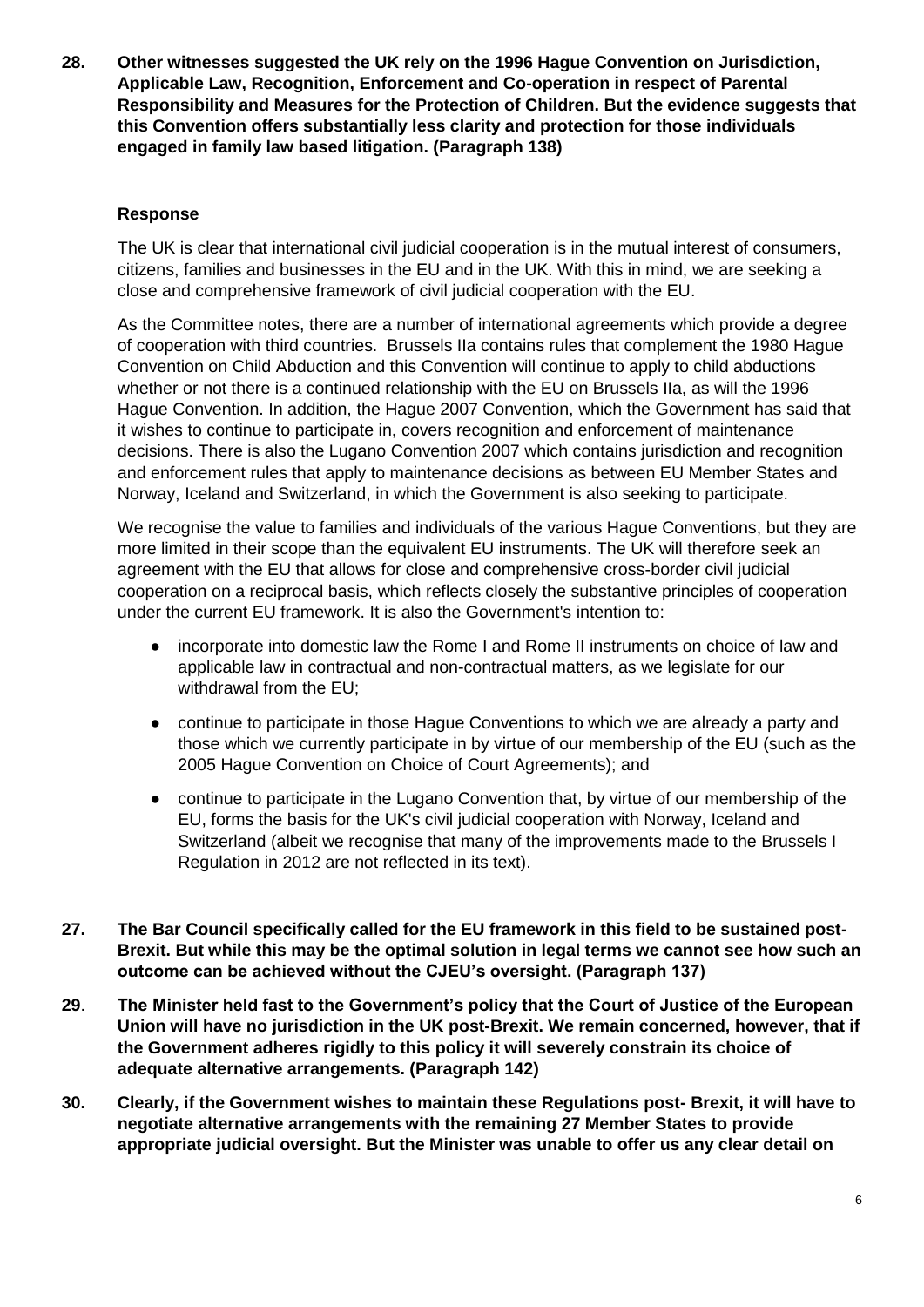**the Government's plans. When pressed on alternatives, he mentioned the Lugano Convention and "other arrangements". We were left unable to discern a clear policy. (Paragraph 143)** 

**31. The other examples the Minister drew on, Free Trade Agreements with Canada and South Korea, do not deal with the intricate reciprocal regime encompassed by these three Regulations. We do not see them as offering a viable alternative. (Paragraph 144)**

#### **Response**

When the UK leaves the EU, it will no longer be a Member State and the EU Treaties will cease to apply in the UK. In leaving the EU, we will therefore bring an end to the direct jurisdiction of the Court of Justice of the European Union (CJEU) in the UK

As set out in our future partnership paper on Enforcement and Dispute Resolution, there are a number of precedents which can be looked at in the interests of managing the risk of the divergence in agreements, and ensuring that disputes can be resolved, without requiring the direct jurisdiction of the CJEU. These include, but are not limited to joint committees, and reporting and monitoring requirements.

As the Government's Future Partnership Paper on civil judicial cooperation points out, where appropriate, the UK and EU will need to ensure future civil judicial cooperation takes into account regional legal arrangements, including the fact that the CJEU will remain the ultimate arbiter of EU law within the EU.

- **32. We believe that the Government has not taken account of the full implications of the impact of Brexit on the areas of EU law covered by the three civil justice Regulations dealt with in this report. In the area of family law, we are very concerned that leaving the EU without an alternative system in place will have a profound and damaging impact on the UK's family justice system and those individuals seeking redress within it. (Paragraph 145)**
- **33. In the civil and commercial field there is the unsatisfactory safety net of the common law. But, at this time, it is unclear whether membership of the Lugano Convention, which is in itself imperfect, will be sought, offered or available. (Paragraph 146)**
- **34. We call on the Government to publish a coherent plan for addressing the post-Brexit application of these three Regulations, and to do so as a matter of urgency. Without alternative adequate replacements, we are in no doubt that there will be great uncertainty affecting many UK and EU citizens. (Paragraph 147)**

#### **Response**

The Government's Future Partnership paper on civil judicial cooperation, published on 22 August, provides the Government's clear position on a future relationship with the EU in this area. We believe that international judicial cooperation and mutual recognition benefit all parties. Crossborder commerce, trade and family relationships will continue long after we have left the EU. Where disputes arise, these will also continue to need to be settled. Cooperation on the civil judicial mechanisms and procedures which underpin these relationships is essential, and the best way to deliver that cooperation is through a close and comprehensive agreement between the UK and EU, that sets out coherent common rules.